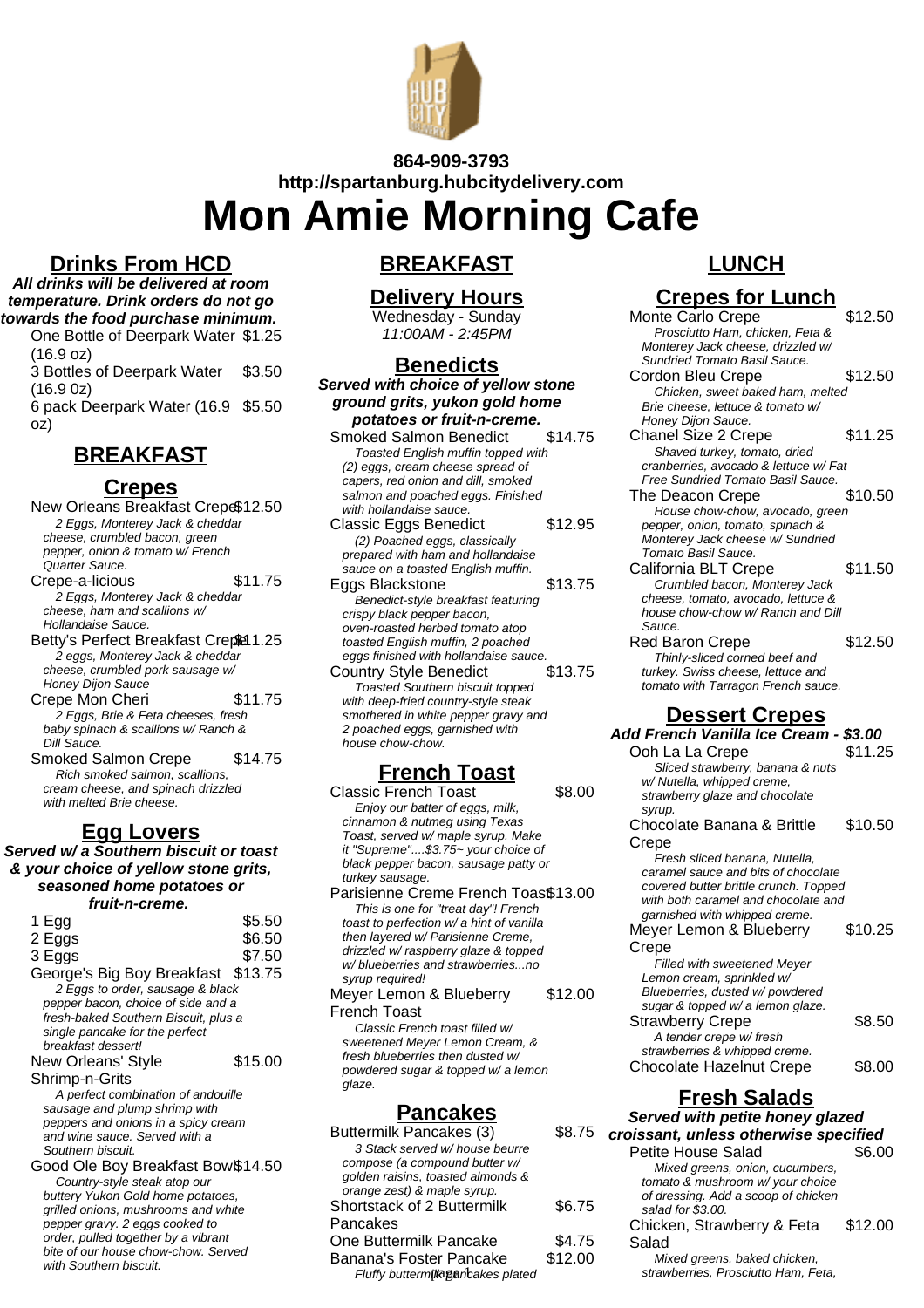Mon Amie Breakfast Bowl \$14.00 Layers of homemade potatoes, spinach, green peppers, onions & turkey sausage support 2 eggs cooked to order. Finished w/ our French Quarter sauce. Served with wheat toast and beurre compose.

#### **Omelettes**

**Served w/ a Southern biscuit and your choice of yellow stone ground grits, seasoned home potatoes or fruit. Add Hollandaise Sauce to any omelette for \$1.25 - All egg white omelettes add \$2.00.**

| Cajun Omelette                    | \$12.50 |
|-----------------------------------|---------|
| Andouille sausage, chicken,       |         |
| onions, spinach and Brie cheese.  |         |
| Western Front Omelette            | \$11.50 |
| Chopped ham, cheddar cheese,      |         |
| tomato, onion, and green pepper.  |         |
| House Omelette                    | \$11.50 |
| Choice of bacon, turkey sausage,  |         |
| sausage, shaved ham or turkey w/  |         |
| Monterey Jack and cheddar cheese. |         |
| Vegetarian Omelette               | \$11.50 |
| Spinach, sundried tomato,         |         |
| mushroom, onion, green pepper &   |         |
| feta cheese.                      |         |
| Coastal Omelette                  | \$13.25 |
| Shrimp, scallions and jack cheese |         |
| with warm hollandaise sauce.      |         |
| California BLT Omelette           | \$12.50 |
| Black pepper bacon, Hass          |         |
| avocado, fresh spinach and ripe   |         |
| tomatoes with Swiss cheese.       |         |

with sauteed bananas in Gran Marnier, butter and brown sugar. Finished with dollops of whipped creme.

Build Your Own Fruit Pancakes\$11.00 Choose from blueberries, strawberries or fresh sliced bananas. Presented w/ whipped creme & maple syrup.

## **Les Enfants**

| 12 Yrs. and under.          |        |
|-----------------------------|--------|
| Chicken Fingers             | \$6.99 |
| Served with pommes frites & |        |
| <b>Honey Dijon Sauce</b>    |        |
| Ham & Cheese Crepe          | \$6.99 |
| Plain Crepe w/ Powdered     | \$4.25 |
| Sugar                       |        |
| One Pancake                 | \$3.50 |
| One French Toast            | \$3.50 |
| One Egg                     | \$2.00 |
|                             |        |

dried cranberries, sliced cucumber & toasted almonds w/ your choice of

- dressing. Eating Well Cobb Salad \$12.00 Sliced baked chicken breast, hard boiled egg, avocado, mushroom, tomato, cucumber & bacon on top of a bed of fresh greens w/ your choice of dressing. Country Club Salad \$12.00 One of Matthew's favorites! Sliced turkey & ham medallions, crumbled bacon, mushrooms, tomatoes & cheese are foundations of this great salad; also presented w/ cucumbers, onions & boiled eggs w/ your choice of dressing. "The Reverend" Salad w/ Chicken \$10.00 Chicken crowns a medley of avocado, crumbled bleu cheese, onions, cucumber and tomatoes tossed w/ a Dijon Vinaigrette - all on top of a bed of greens. "The Reverend" Salad w/ Blackened Shrimp \$12.00 Blackened shrimp crowns a medley of avocado, crumbled Bleu Cheese, onions, cucumber & tomatoes tossed w/ a Dijon Vinaigrette- all on top of a bed of mixed greens. "The Reverend" Salad w/ Salmon \$14.00 Salmon crowns a medley of avocado, crumbled Bleu cheese, onions, cucumber & tomatoes tossed w/ a Dijon Vinaigrette - all on top of a bed of mixed greens. **Sandwich & Burgers Choose from the following sides: Fabulous Frites, Petite Salad w/dressing, soup of the day (when available) or fruit-n-creme.** American Bacon Cheddar Burger \$13.00 Lettuce, tomato and mayo. The French Burger \$13.25 (A House Favorite) All Beef patty topped with melted Brie, caramelized onions, sauteed mushrooms on a brioche bun spread with a fleur de sel butter spread. Monte Cristo Sandwich \$12.50 Triple decker of shaved ham, turkey & cheese sandwiched between French toast dusted w/
- powdered sugar, maple syrup . Rockin' Reuben \$12.00 A classic with a twist, featuring thin-sliced corned beef, kraut, Swiss cheese, Tarragon French sauce and toasted rye bread. Big Easy Shrimp Po' Boy! \$13.00 Plenty of fried shrimp, fresh lettuce & sweet onions on a Cuban hoagie roll with our French Quarter sauce. Southern Chicken Salad Croissant Roll \$10.75 Served with lettuce and tomato.

#### **Small Appetite**

| Southern Biscuit & Butter | \$1.60 |
|---------------------------|--------|
| English Muffin & Beurre   | \$2.00 |
| Compose                   |        |
| Bacon & Egg Croissant     | \$5.00 |
| Pork Sausage Patty & Egg  | \$5.00 |
| Croissant                 |        |
| Turkey Sausage & Egg      | \$4.50 |
| Croissant                 |        |
|                           |        |